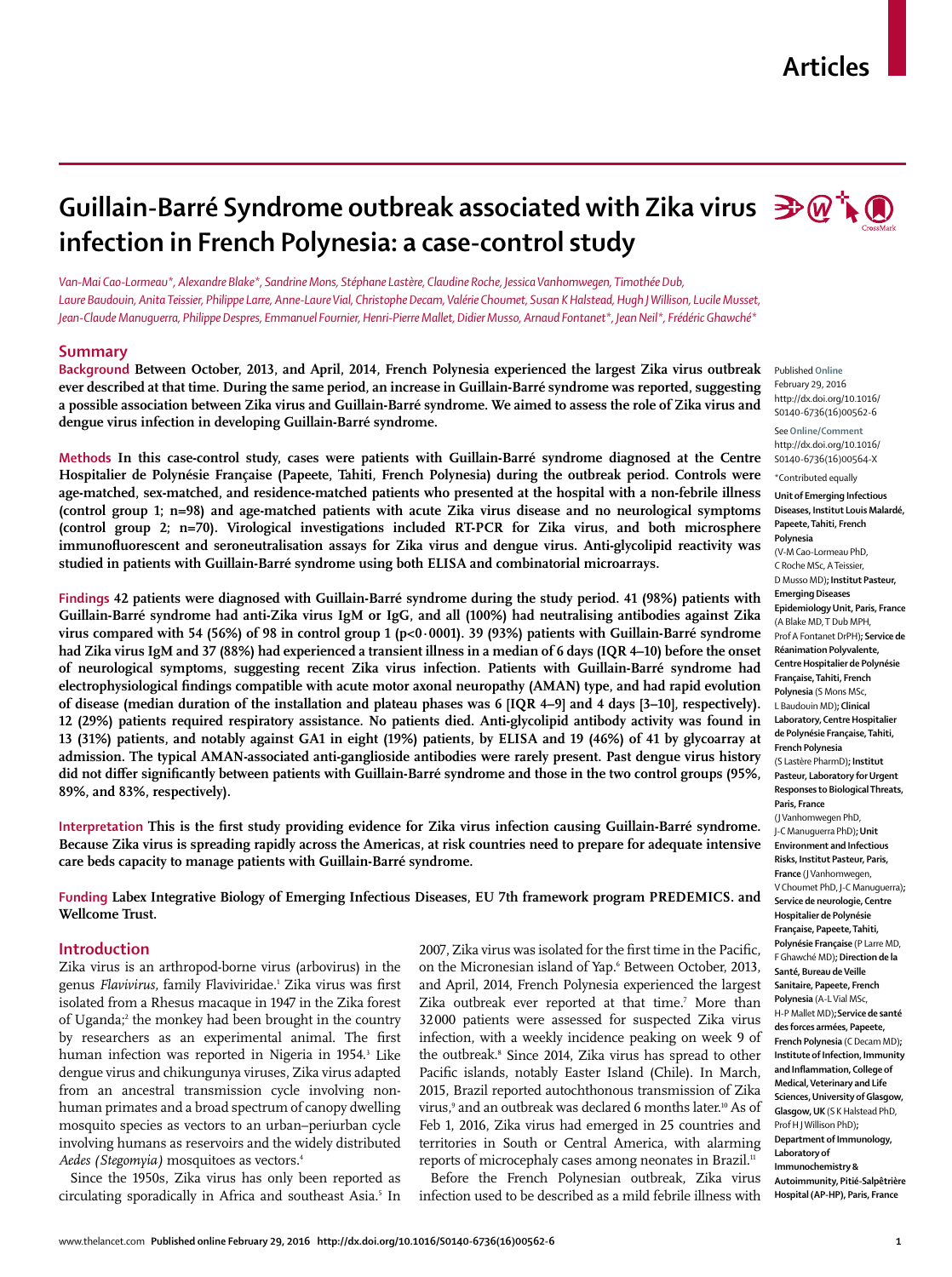(L Musset PhD, J Neil MD)**; University of Reunion Island, La Reunion, France**  (Prof P Despres PhD)**; Département de Neurophysiologie, Pitié-Salpêtrière Hospital (AP-HP), Paris, France**  (Prof E Fournier PhD)**; Conservatoire National des Arts et Métiers, Paris, France**  (Prof A Fontanet)**; andInstitut Pasteur, Centre for Global Health Research and Education, Paris, France** (Prof A Fontanet) Correspondence to: Prof Arnaud Fontanet, Emerging Diseases Epidemiology Unit, Institut Pasteur, 25, Rue du Docteur Roux,

> Paris 75015, France **fontanet@pasteur.fr**

## **Research in context**

## **Evidence before this study**

The ongoing Zika virus disease epidemic in Latin America is the largest epidemic ever recorded. On Feb 1, 2016, the WHO declared the suspected link between Zika virus and neurological disorders and neonatal malformations a Public Health Emergency of International Concern. The WHO Secretariat briefed the Emergency Committee convened by the Director General on the clusters of microcephaly and Guillain-Barré syndrome that have been temporally associated with Zika virus transmission in some settings, including French Polynesia, and urged further research to be conducted to confirm the link between Zika virus and these complications. We searched MEDLINE from Jan 1, 1990, to Feb 14, 2016, for evidence linking Zika virus and Guillain-Barré syndrome. The simultaneous occurrence of Zika virus and Guillain-Barré syndrome outbreaks has been reported in few studies in French Polynesia and Brazil, but only one case report provided serological evidence linking one patient with Guillain-Barré syndrome to recent Zika virus infection in French Polynesia in November, 2013. We provide here a complete description of a series of 42 cases of Guillain-Barré syndrome in French Polynesia, and serological evidence linking these cases to recent Zika virus infection.

## **Added value of this study**

This is the first study to document a large series of patients who developed a Guillain-Barré syndrome following Zika virus

clinical symptoms including maculopapular rash, joint and muscle pain, headache, and non-purulent conjunctivitis.<sup>6</sup> Between November, 2013, and February, 2014, in French Polynesia, 42 patients presented at hospital with Guillain-Barré syndrome, an autoimmune disease causing acute, or subacute flaccid paralysis, contrasting with reports of five, ten, three, and three, in 2009, 2010, 2011, and 2012, respectively.12 Other arboviral diseases like West Nile, Japanese encephalitis, chikungunya, and dengue had already been reported to sometimes cause Guillain-Barré syndrome,<sup>13-16</sup> but only during the outbreak in French Polynesia was this severe neurological complication first described to be associated with Zika virus infection.<sup>17</sup> The temporal coincidence between the peaks in incidence of Zika virus and cases of Guillain-Barré syndrome, and also the concurrent circulation of dengue serotypes 1 and 318 suggested a possible causal relation between the three events. Using two control series, we address the hypothesis that Zika virus infection with or without dengue concurrent or sequential infection could be a risk factor for the development of Guillain-Barré syndrome.

## **Methods**

# **Study design and participants**

In this case-control study, cases were patients with Guillain-Barré syndrome who were diagnosed at the Centre Hospitalier de Polynésie Française (CHPF) in Papeete, Tahiti, French Polynesia, during the outbreak

infection, a virus that was previously considered to cause only mild disease. This study not only confirms the link between Zika virus infection and Guillain-Barré syndrome, but also provides useful findings regarding the clinical characteristics of the Guillain-Barré syndrome cases: most had electrophysiological findings compatible with the acute motor axonal neuropathy (AMAN) type of the syndrome, and had rapid evolution of the disease. The clinical outcome of these patients with Zika virus and Guillain-Barré syndrome was generally favourable, despite a rapid onset and short plateau phase, as may be seen in other patient groups suffering from the AMAN type of Guillain-Barré syndrome. No clear pathophysiological mechanism for the Guillain-Barré syndrome could be identified, because the typical AMAN-associated anti-ganglioside antibodies were rarely present. We also speculated whether past dengue history might have contributed to the development of Guillain-Barré syndrome, but could not find any evidence for it.

### **Implications of all the available evidence**

The results of our study support that Zika virus should be added to the list of infectious pathogens susceptible to cause Guillain-Barré syndrome. As Zika virus is spreading rapidly across the Americas, at risk countries need to be prepared to have adequate intensive care beds capacity to manage patients with Guillain-Barré syndrome.

period. As routine, all patients with suspicion of Guillain-Barré syndrome in French Polynesia are referred to the CHPF for diagnosis confirmation. All patients included in this study were diagnosed as developing a Guillain-Barré syndrome by neurologists or staff in intensive care units according to international criteria.<sup>19</sup> Clinical and demographic data were collected from medical records obtained during patients' hospital stay. The data recorded for all patients included patient's age, sex, island of residence, medical history and comorbidities, clinical signs and symptoms, and illness duration and severity. Electrophysiological assessment was done for all patients by standard electromyography techniques including motor nerve conduction studies of the median nerve (recording of the abductor pollicis brevis), the ulnar nerve (recording of the abductor digiti minimi), and the peroneal nerve (recording of the extensor digitorum brevis), as well as sensory nerve conduction studies in radial and sural nerves.

To estimate the proportion of Zika virus infections in the general population, to be further compared with the series of Guillain-Barré syndrome, a first control group (control group 1; n=98) was recruited among patients in hospital or consulting for, non-febrile illness at the CHPF. Patients from the control group 1 were matched for age (within a 10-year margin), sex, and island of residence with patients in the Guillain-Barré syndrome group. Each patient in control group 1 had a blood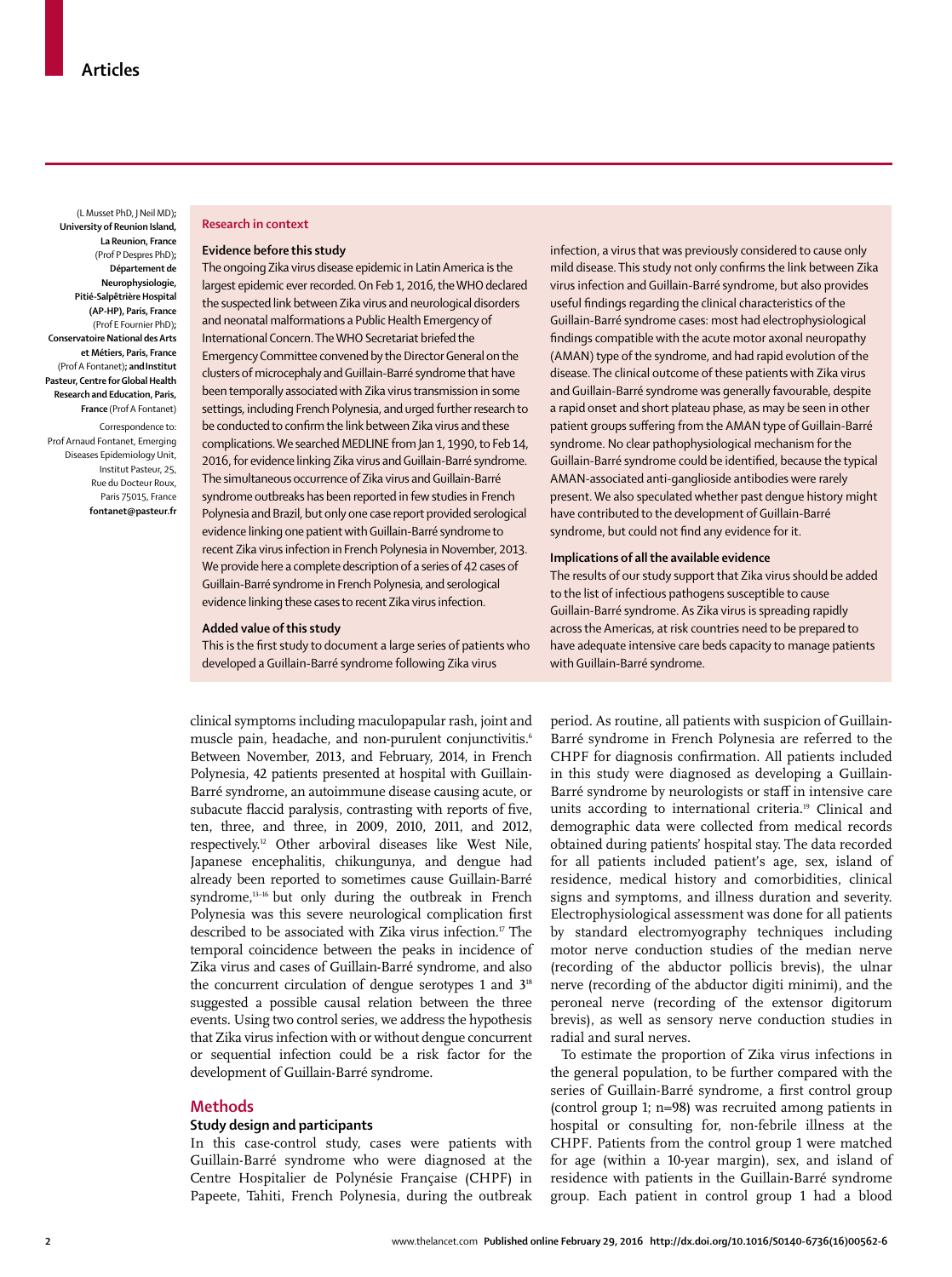sample taken about 7 days from the admission date of the matching Guillain-Barré syndrome case.

To investigate a possible role of past dengue infection in developing Guillain-Barré syndrome in a Zika virus infected patient, a second control group (control group 2; n=70) was recruited among age-matched (within a 10-year margin) patients with RT-PCR-confirmed Zika virus infection, but who did not develop any neurological complication.

The epidemic curve of Zika virus in French Polynesia was obtained by extrapolating data from a sentinel network of clinicians who have been reporting the number of suspected Zika virus cases on a weekly basis from October, 2013, until April, 2014, to the Bureau de Veille Sanitaire–Direction de la Santé de Polynésie Française (Papeete, Polynésie Française).

The study protocol was approved by the Comité d'Ethique de la Polynésie Française (N°69/CEPF 2014), and all patients provided informed consent for their participation in the study.

# **Procedures**

In the Guillain-Barré syndrome group, a first blood sample was collected at hospital admission and one to three additional blood samples were collected 3 weeks, 2 months, and 3 months later. In control group 1, the blood sample was collected within a 7-day period from the indexed Guillain-Barré syndrome case for 59 (60%) patients, and with a median period of 13 (IQR 9–16) days for the remaining controls.

Diagnosis of Zika virus acute infection in patients in the Guillain-Barré syndrome group and control group 2 was done with a Zika virus specific RT-PCR protocol adapted from Lanciotti and colleagues.<sup>20</sup> Serum was considered positive for Zika virus if the two distinct genomic regions targeted by the RT-PCR were amplified.

Detection of IgM against Zika virus and dengue virus in blood samples from patients in the Guillain-Barré syndrome group and control group 1 was done with indirect immunofluorescent assay on Vero cells (African green monkey kidney cells) infected with either Zika virus [PF13-251013-18] or dengue virus [D1-Hawaii 1944].

Detection of IgG against Zika virus and each of the four dengue serotypes was done on blood samples from patients in the Guillain-Barré syndrome group, control group 1, and control group 2 using a recombinantantigen-based microsphere immunoassay adapted from Beck and colleagues (appendix).<sup>21</sup>

Detection of neutralising antibodies against Zika virus and each of the four dengue serotypes was done for patients in the Guillain-Barré syndrome group and control group 1 by microseroneutralisation assay done on Vero cells inoculated with serial dilutions of each serum previously incubated with titrated Zika virus

*Figure:* **Weekly cases of suspected Zika virus infections and Guillain-Barré syndrome in French Polynesia between October, 2013, and April, 2014** 



See **Online** for appendix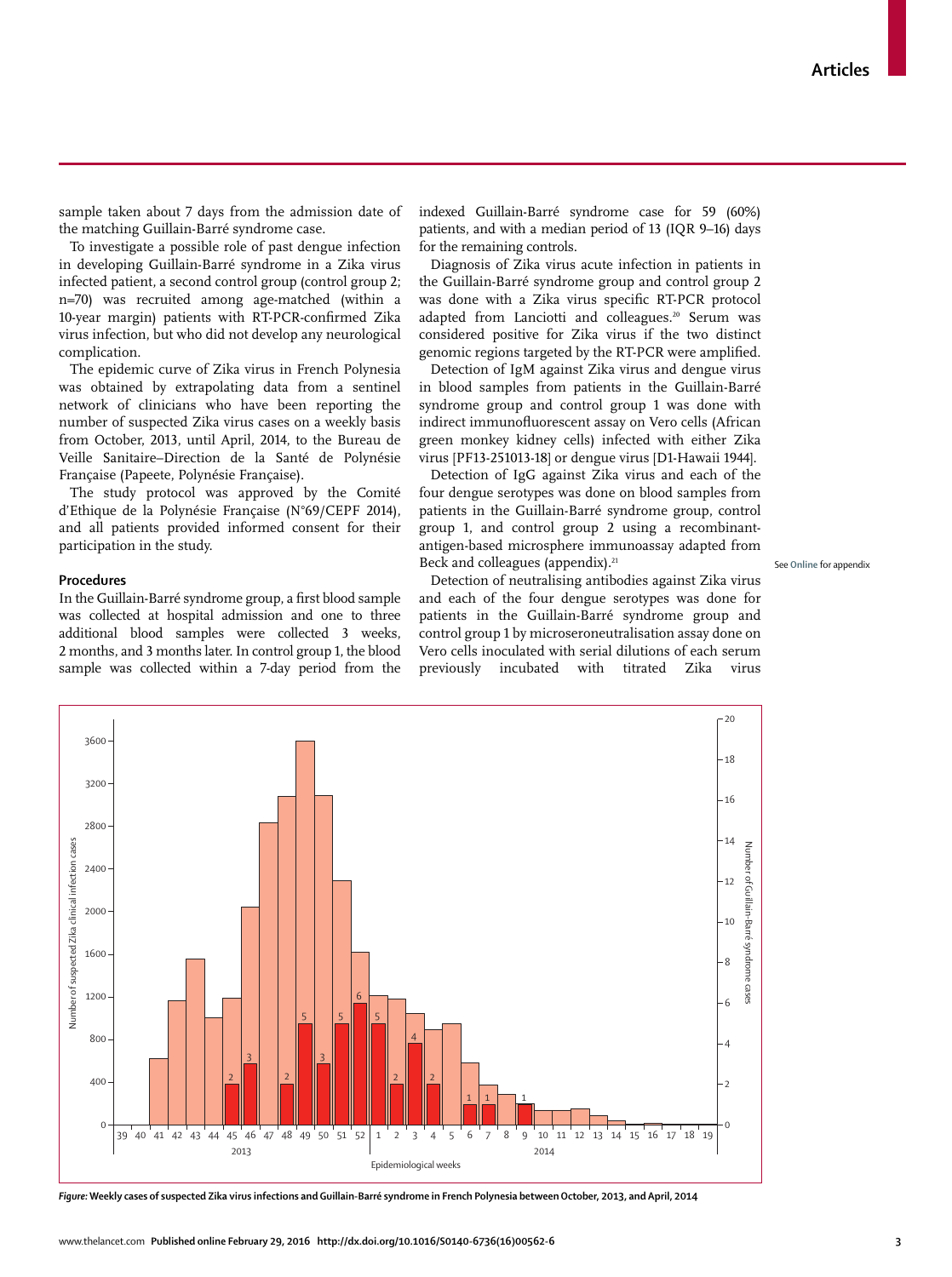|                                                                                            | n (%) or median<br>(IQR) |
|--------------------------------------------------------------------------------------------|--------------------------|
| Age (years)                                                                                | 42 (36-56)               |
| Men                                                                                        | 31 (74%)                 |
| Obese                                                                                      | 11 (26%)                 |
| Smoking (n=40)                                                                             | 12 (30%)                 |
| High blood pressure                                                                        | 7(17%)                   |
| Heart disease                                                                              | 3(7%)                    |
| Previous viral syndrome                                                                    | 37 (88%)                 |
| Conjunctivitis (n=31)                                                                      | 15 (48%)                 |
| Rash (n=36)                                                                                | 29 (81%)                 |
| Fever $(n=31)$                                                                             | 18 (58%)                 |
| Arthralgia (n=31)                                                                          | 23 (74%)                 |
| Oedema of the limbs (n=29)                                                                 | 9(31%)                   |
| Time between reported viral syndrome and onset of neurological symptoms (days)<br>$(n=37)$ | $6(4-10)$                |
| Time between onset of neurological symptoms and admission (days)                           | $4.5(2-8)$               |
| Symptoms at admission                                                                      |                          |
| Muscle weakness                                                                            | 31 (74%)                 |
| Symmetric muscle weakness                                                                  | 27 (64%)                 |
| Muscle weakness limited to lower limbs                                                     | 18 (43%)                 |
| Incapacity to walk (n=41)                                                                  | 18 (44%)                 |
| Areflexia or decreased reflexes                                                            | 26 (62%)                 |
| Facial palsy                                                                               | 27 (64%)                 |
| Bilateral facial palsy                                                                     | 14 (33%)                 |
| Unilateral facial palsy                                                                    | 13 (31%)                 |
| Trouble swallowing                                                                         | 10 (24%)                 |
| Paraesthesia                                                                               | 35 (83%)                 |
| Time between onset of neurological symptoms and peak of illness (days)                     | $6(4-9)$                 |
| Time between admission and peak of illness (days)                                          | $1(0-2)$                 |
| Symptoms at nadir                                                                          |                          |
| Muscle weakness                                                                            | 36 (86%)                 |
| Symmetric muscle weakness                                                                  | 33 (79%)                 |
| Muscle weakness limited to lower limbs                                                     | 17 (40%)                 |
| Incapacity to walk                                                                         | 26 (62%)                 |
| Areflexia or decreased reflexes                                                            | 20 (48%)                 |
| Facial palsy                                                                               | 33 (79%)                 |
| Bilateral facial palsy                                                                     | 25 (60%)                 |
| Unilateral facial palsy                                                                    | 8 (19%)                  |
| Trouble swallowing                                                                         | 19 (45%)                 |
| Trouble breathing                                                                          | 14 (33%)                 |
| Duration of plateau phase of illness (days)                                                | $4(3-10)$                |
| Treatment                                                                                  |                          |
| Intravenous immune globulins                                                               | 42 (100%)                |
| Plasmapheresis                                                                             | 1 (2%)                   |
| Patients admitted to intensive care                                                        | 16 (38%)                 |
| Trouble swallowing                                                                         | 12 (29%)                 |
| Respiratory assistance                                                                     | 12 (29%)                 |
| Duration of hospital stay (days)                                                           | $11(7-20)$               |
| Duration of hospital stay for patients admitted to intensive care (days)                   | 51 (16–70)               |
| Lumbar puncture results                                                                    |                          |
| Proteins (g/L)                                                                             | 1.47 (0.92–2.21)         |
| Increased CSF protein concentration (cutoff: 0.52 g/L)                                     | 39 (93%)                 |
| Cells (per mm <sup>3</sup> )                                                               | $4(1-7)$                 |

*Table 1:* **Clinical characteristics of patients with Guillain-Barré syndrome (n=42) in French Polynesia 2013–14** 

[PF13-251013-18] or dengue serotype 1 to 4 strains that were isolated during previous outbreaks in French Polynesia (appendix).

The sera from patients in the Guillain-Barré syndrome group (n=42 at admission, n=31 at 3 months) and healthy blood donors (collected before April, 2013; n=20) were tested by ELISA (Bühlmann-Gangliocombi, Schönenbuch, Switzerland) for IgG or IgM reactivity to the glycolipids GM1, GA1, GM2, GD1a, GD1b, and GQ1b at 1:100 dilution. As per kit instructions, results were considered as positive, equivocal, and negative when showing more than 50%, 30–50%, and less than 30% binding, respectively. Sera (n=41 at admission, n=27 at 3 months) were also tested by a combinatorial microarray screening method based on a refinement and miniaturisation of previous published combinatorial glycoarray assay<sup>22</sup> (appendix).

The sera from six patients showing high reactivity towards GA1 were tested against Zika virus proteins by western blot (appendix). Molecular mimicry was assessed using the method by Neil and colleagues (appendix).<sup>23</sup>

# **Statistical analysis**

The primary objectives of this study were to determine the association between Guillain-Barré syndrome and Zika virus infection in French Polynesia and to determine whether possible co-infection or pre-existing immunity to dengue (and a specific dengue serotype) seem to facilitate the development of Guillain-Barré syndrome. With two controls per case, and on the assumption that 70% of patients with Guillain-Barré syndrome and 40% of controls reported a recent Zika virus infection, the statistical power to detect a difference between the Guillain-Barré syndrome group and the control group was calculated to be 86%.

The risk of developing Guillain-Barré syndrome per Zika virus infection was calculated by dividing the total estimated number of cases of Guillain-Barré syndrome reported in French Polynesia (n=42) by the total number of people infected by Zika virus during the epidemic period. This latter number was calculated by multiplying the attack rate (66%) estimated during a post-epidemic population-based serological survey $24$  by the total population of French Polynesia (268 270 inhabitants; 2012 census). The association between Zika virus positive serology, dengue positive serology, and Guillain-Barré syndrome was analysed with exact conditional logistic regression. Because the humoral response elicited by acute Zika virus infection might trigger production of anti-dengue virus IgG related to past dengue infections, we adjusted the odds ratio (OR) describing the association between anti-dengue IgG and Guillain-Barré syndrome for the presence of anti-Zika virus IgG. All ORs are given with 95% CIs.

Motor nerve conduction parameter values were compared with reference values using one-sample *t* tests, and 1st week values were compared with 4th month values using Wilcoxon matched pairs signed rank sum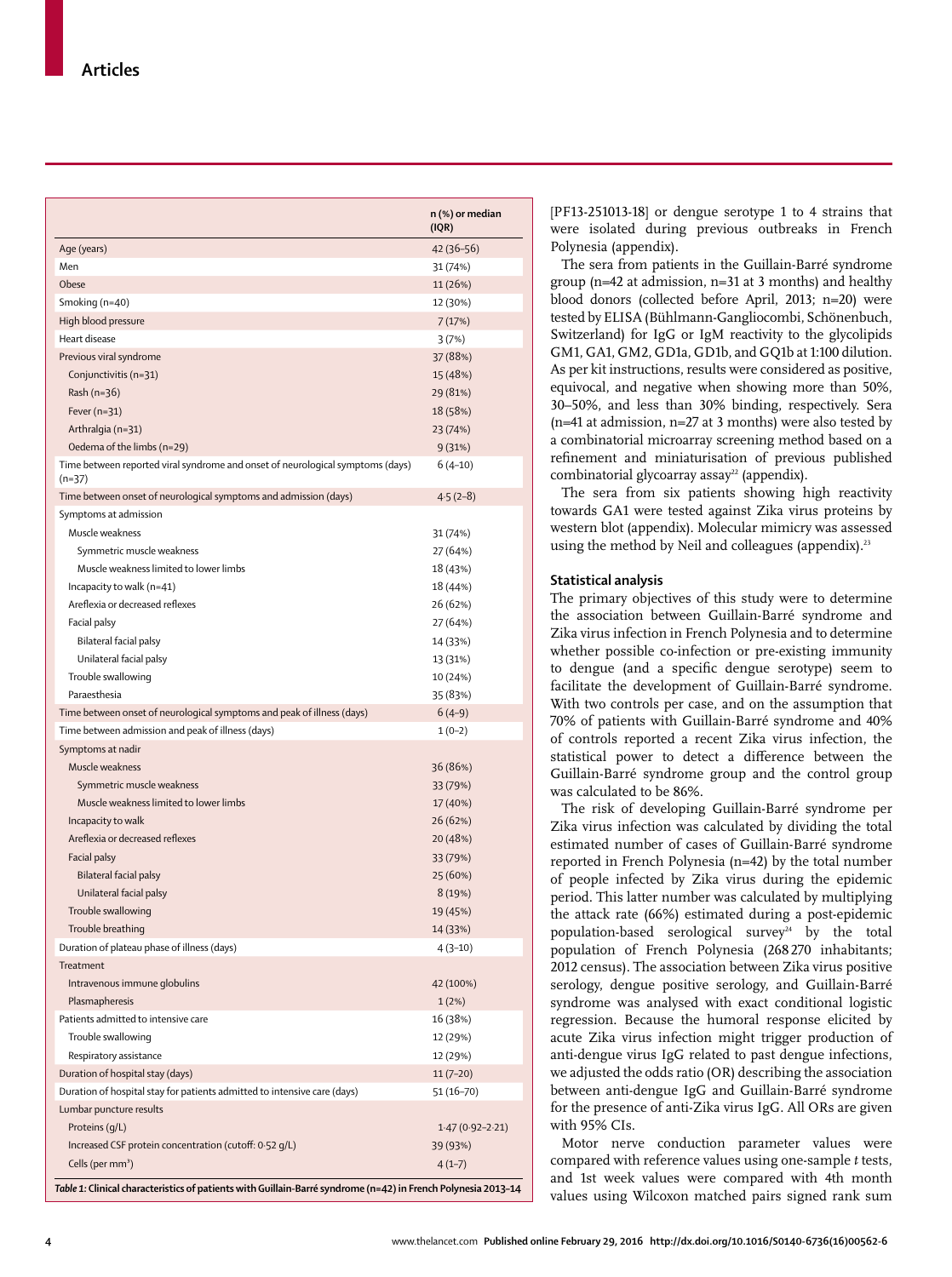|                                       | viral RNA | <b>IqM</b> | lgG      |           | Zika IqM/IqG |           |           |                        | Neutralising<br>antibodies |           | IqM Zika/IqM denque |              |           |
|---------------------------------------|-----------|------------|----------|-----------|--------------|-----------|-----------|------------------------|----------------------------|-----------|---------------------|--------------|-----------|
|                                       |           |            |          | $+$ /+    | $+/-$        |           | $-I-$     | Zika virus<br>positive |                            | $+/-$     | $+/-$               | $-1$         | $-/-$     |
| Guillain-Barré syndrome<br>$(N=42^*)$ | 0(0)      | 39 (93%)   | 29 (69%) | 27        | 12           |           |           | 41 (98%)               | 42 (100%)                  | 8(19%)    | 31 (74%)            | $\mathbf{0}$ | 3(7%)     |
| Control group 1 (N=98)                | <b>ND</b> | 17 (17%)   | 25(26%)  |           | 10           | 18        | 63        | 35 (36%)               | 54 (56%)                   | 6(6%)     | $11(11\%)$          | 8(8%)        | 73 (75%)  |
| Control group 2 (N=70)                | 70 (100%) | <b>ND</b>  | 5(7%)    | <b>ND</b> | <b>ND</b>    | <b>ND</b> | <b>ND</b> | <b>ND</b>              | <b>ND</b>                  | <b>ND</b> | <b>ND</b>           | <b>ND</b>    | <b>ND</b> |

Data are n (%) or n. \*RT-PCR was only done for 41 patients with Guillain-Barré syndrome; tested samples for patients with Guillain-Barré syndrome are late samples (around 3 months after admission), except for the RT-PCR (admission sample). ND=not done. IFA=immunofluorescent assay. MIA=microsphere immunoassay

*Table 2:* **Detection of Zika RNA (by RT-PCR), Zika and dengue IgM (by IFA), Zika IgG (MIA), and neutralising antibodies**

|                                                                                                                                                                                                                           | IgG dengue               |                      |          |                      |                      |          |                      |                      |          | Denque neut                |
|---------------------------------------------------------------------------------------------------------------------------------------------------------------------------------------------------------------------------|--------------------------|----------------------|----------|----------------------|----------------------|----------|----------------------|----------------------|----------|----------------------------|
|                                                                                                                                                                                                                           | Guillain-Barré syndrome* |                      |          | Control group 1      |                      |          | Control group 2      |                      |          | Guillain-Barré<br>syndrome |
|                                                                                                                                                                                                                           | IgG Zika<br>negative     | IgG Zika<br>positive | Total    | IgG Zika<br>negative | IgG Zika<br>positive | Total    | IgG Zika<br>negative | IgG Zika<br>positive | Total    |                            |
| $\geq$ 2 serotypes                                                                                                                                                                                                        | 11 (85%)                 | 25 (86%)             | 36 (86%) | 42 (56%)             | 23 (92%)             | 65 (66%) | 42 (65%)             | 4(80%)               | 46 (66%) | 41 (100%)                  |
| 1 serotype                                                                                                                                                                                                                | $\mathbf 0$              | 4(14%)               | 4(10%)   | 20 (27%)             | 2(8%)                | 22 (23%) | 11 (17%)             | 1(20%)               | 12 (17%) | $\mathbf 0$                |
| No infection                                                                                                                                                                                                              | 2(15%)                   | $\mathbf{0}$         | 2(5%)    | 11 (15%)             | $\mathbf{0}$         | 11(11%)  | 12 (19%)             | $\mathbf{0}$         | 12 (17%) | $\mathbf{0}$               |
| Total                                                                                                                                                                                                                     | 13                       | 29                   | 42       | 73                   | 25                   | 98       | 65                   | 5                    | 70       | 41                         |
| Data are n (%). *Tested samples for patients with Guillain-Barré syndrome are late samples ( $\pm$ 3 months after admission).<br>Table 3: Dengue IgG (by microsphere-based immunoassay) and neutralising responses (neut) |                          |                      |          |                      |                      |          |                      |                      |          |                            |

tests. First week values of the 19 patients with electrophysiological measurements at 4th month were compared to those of the 18 patients without follow-up using a Mann-Whitney *U* test. Data were collected with EpiData 3.1 software and were analysed with Stata 14 (StataCorp LP Lakeway, TX, USA).

# **Role of the funding source**

The funders had no role in the study design, data collection, data analysis, data interpretation, or writing of the report. The corresponding author had full access to all the data in the study, except for the results of the combinatorial microarray (SKH and HJW), and had final responsibility for the decision to submit the publication.

## **Results**

Cases of Zika virus infection were reported weekly from October, 2013, to March, 2014 (figure). The first case of Guillain-Barré syndrome was reported on week 5 of the outbreak, while the peaks of the Zika epidemic and Guillain-Barré syndrome cases were reached on weeks 9 and 12, respectively. In total, 42 cases of Guillain-Barré syndrome were recorded during the Zika virus outbreak. Based on a 66% attack rate of Zika virus infection in the general population, the risk of Guillain-Barré syndrome was estimated to be 0·24 per 1000 Zika virus infections.

The median age of the patients with Guillain-Barré syndrome was 42 years (IQR 36–56) years, 31 (74%) were men, and 38 (90%) were born in French Polynesia. The clinical characteristics of the patients in the Guillain-Barré syndrome group are shown in table 1. Most patients (88%) had a recent history of viral syndrome in a median of 6 days (IQR 4–10) before the onset of neurological manifestations. Rash (81%), arthralgia (74%), and fever (58%) were the most commonly reported symptoms (table 1).

The main characteristics of the Guillain-Barré syndrome were rapid progression to nadir (median of 6 days [IQR 4–9] between the onset of neurological symptoms to the nadir), and the short plateau phase (median of 4 days [IQR 3–10]). Clinical presentation at hospital admission was manifested by generalised muscle weakness (74%), with incapacity to walk (44%). Facial palsy was common (64%). 39 (93%) patients had increased  $(>0.52 \text{ g/L})$  protein concentration in the CSF obtained by lumbar puncture. 16 (38%) patients were admitted to intensive care units and 12 (29%) required respiratory assistance. All cases (100%) of Guillain-Barré syndrome received treatment by immunoglobulins, and one (2%) had plasmapheresis. The median duration of hospital stay was 11 days (IQR 7–20) for all patients, and 51 days (16–70) for the 16 patients who were admitted into intensive care. No patients died. 3 months after discharge, 24 (57%) patients were able to walk without assistance.

Tables 2 and 3 display the results of virological analyses among patients with Guillain-Barré syndrome and the two control groups. Acute Zika virus infection, as confirmed by a positive RT-PCR result, was observed for all patients in control group 2, but for none of the 41 patients tested in the Guillain-Barré syndrome group (table 2); thus corroborating clinical observations, notably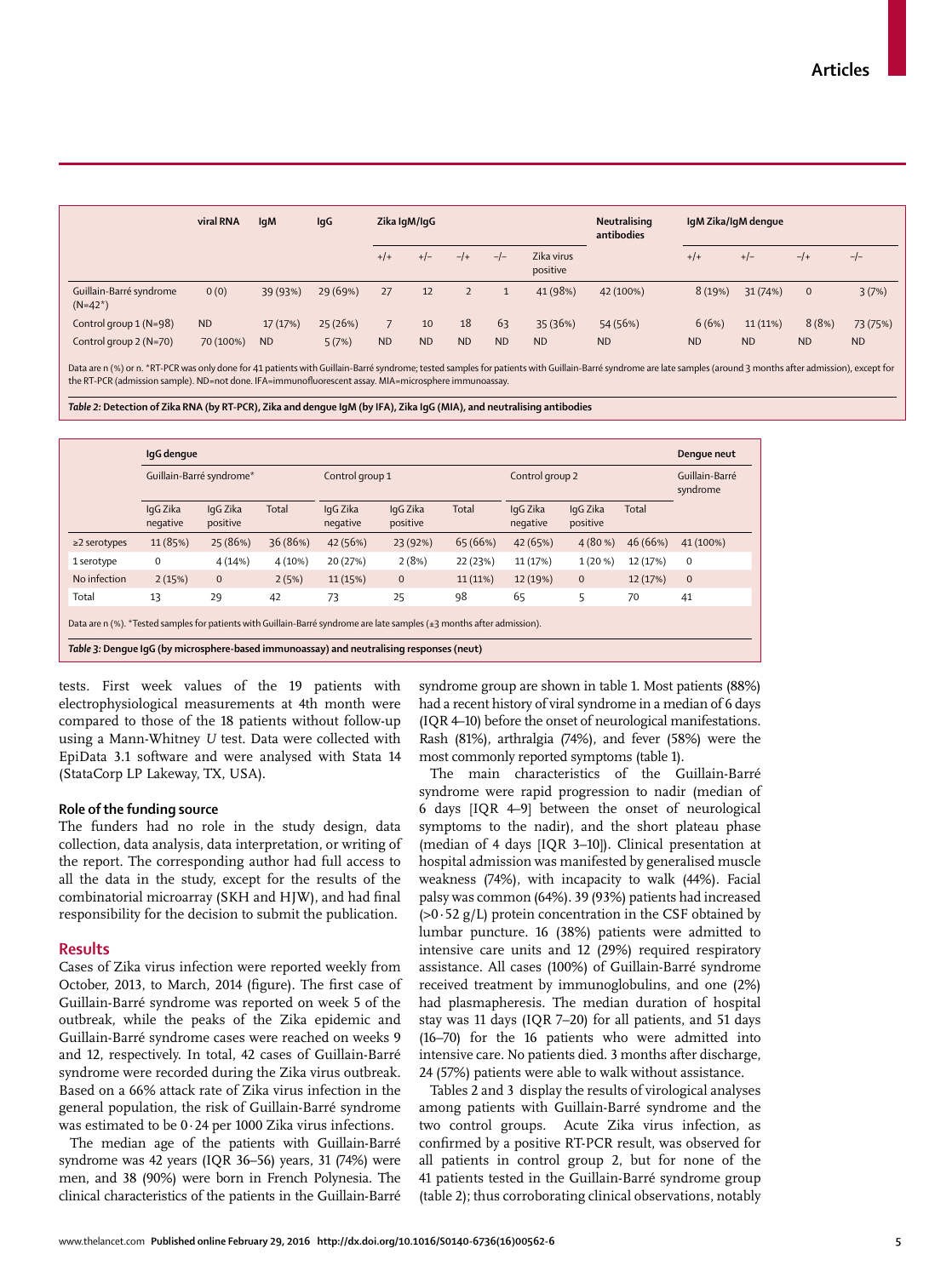|                                        | Guillain-Barré<br>syndrome $*(n=42)$ | Control group 1<br>$(n=98)$ | OR (95% CI)            | OR† (95% CI)      | Control group 2<br>$(n=70)$ | OR (95% CI)        | OR† (95% CI)     |
|----------------------------------------|--------------------------------------|-----------------------------|------------------------|-------------------|-----------------------------|--------------------|------------------|
| Zika virus IqM and/or IqG positivity   | 41 (98%)                             | 35 (36%)                    | $59.7(10.4 - +\infty)$ | $\cdot$           | $\cdot$                     | $\cdot$            | $\cdot$          |
| Positive Zika virus seroneutralisation | 42 (100%)                            | 54 (56%)                    | $34.1(5.8-\infty)$     | $\ddotsc$         | $\cdot$                     | $\cdot$            | $\cdot$          |
| Denque virus IqG positivity            | 40 (95%)                             | 87 (89%)                    | $2.0(0.4-19.9)$        | $1.0(0.2 - 11.5)$ | 58 (83%)                    | $6.0(0.8 - 269.5)$ | $4.0(0.5-184.7)$ |

Data are n (%), unless otherwise shown. \*Tested samples for patients with Guillain-Barré syndrome are late samples (around 3 months after admission). †Adjusted for Zika virus IgG positivity. OR=odds ratio.

*Table 4:* **Zika virus and dengue virus serological patterns associated with Guillain-Barré syndrome**

|                          | Median              |                  |             | Ulnar              |                  |             | Fibular          |            |             |
|--------------------------|---------------------|------------------|-------------|--------------------|------------------|-------------|------------------|------------|-------------|
|                          | DML(ms)             | Ampli (mV)       | $MCV$ (m/s) | DML(ms)            | Ampli (mV)       | $MCV$ (m/s) | $DML$ (ms)       | Ampli (mV) | $MCV$ (m/s) |
| Reference value*         | N < 3.7             | N > 6.0          | N > 48      | N < 3.0            | N > 6.0          | N > 48      | N < 5.0          | N > 3.0    | N>42        |
| 1st week (n=37)          | $12.4$ <sup>+</sup> | 2.9 <sub>†</sub> | 46.5        | 5.8 <sub>†</sub>   | $3.9+$           | 51.8        | 9.9 <sub>†</sub> | 2.4        | $40 - 7$    |
| 1st week subgroup (n=19) | 14.1                | $2.4$ †          | 44.6        | $6.1$ <sup>+</sup> | 3.7 <sup>†</sup> | 48.9        | 10.1             | 2.1        | 39.3        |
| 4th month $(n=19)$       | 7∙1∫                | 6.0              | 46.4        | $4.4\%$            | 5.6              | 46.5        | 6.0              | 3.8        | 45.4        |

1st week values are compared with reference values; 4th month values are compared with 1st week values of the same subgroup (n=19). DML=distal motor latency. Ampli=amplitude of the distal compound muscle action potential. MCV=motor conduction velocity. \*Reference values are as recommended by the American Association of Electrodiagnostic Medicine). †p<0·0001. ‡p<0·001. §p<0·05.

*Table 5:* **Evolution of motor nerve conduction parameters (mean values) after onset of Guillain-Barré syndrome**

the absence of fever, suggesting that the patients in the Guillain-Barré syndrome group were no longer viraemic at admission.

Recent infection by Zika virus was supported by the detection of anti-Zika virus IgM antibodies in 93% of patients in the Guillain-Barré syndrome group and 17% of patients in control group 1 (table 2). Because possible cross-reactivity between anti-dengue and anti-Zika virus IgM responses had previously been described, immunofluorescent assay was done using the two viruses. In the Guillain-Barré syndrome group, 74% of the patients had IgM against Zika virus but not against dengue. All 19% patients with anti-dengue IgM also had IgM against Zika virus, suggesting that the anti-dengue IgM response could result from cross-reactivity.

When combining the results of both anti-Zika virus IgM and IgG, previous occurrence of a Zika virus infection was shown for 41 (98%) patients in the Guillain-Barré syndrome group and 35 (36%) in control group 1 (OR 59·7 [95% CI 10·4–+∞]; p<0·0001; table 4). Moreover, a neutralising response against Zika virus was observed for 100% of patients in the Guillain-Barré syndrome group and 56% in control group 1 (OR 34·1 [95% CI  $5.8 - +\infty$ ; p<0.0001).

The interpretation of anti-dengue IgM is difficult because of possible cross-reactivity with anti-Zika virus IgM. Still, there was no indication of increased recent infection with dengue among patients with Guillain-Barré syndrome when compared with the control group 1 (table 2;  $p > 0.05$ ). Past history of dengue was common among patients with Guillain-Barré syndrome (95% on the last sample available, away from the immunological boost associated with recent Zika virus infection) compared with the control group 1 (89%; OR 2 $\cdot$ 0 [95% CI 0 $\cdot$ 4-19 $\cdot$ 9]; p=0 $\cdot$ 62) and control group 2 (83%; OR  $6.0$  [95% CI  $0.8-269.5$ ]; p=0.10; table 4; appendix  $p$  5). These non-significant differences were further attenuated after stratification by the presence of anti-Zika virus IgG, suggesting that the humoral responses elicited by Zika virus infection also triggered production of anti-dengue IgG (tables 3 and 4). This is corroborated by the examination of Zika virus and dengue IgG responses in the blood samples serially collected from the patients with Guillain-Barré syndrome. The number of patients with anti-Zika virus IgG increased from the earliest to the intermediate and then to the latest sample, whereas the reverse occurred for anti-dengue IgG (appendix pp 5, 6). A possible explanation could be that an anamnestic antidengue IgG response in the patients with Guillain-Barré syndrome might have been transiently boosted by the Zika virus infection.

Serological tests for *Campylobacter jejuni* (n=41), HIV (n=42), cytomegalovirus (n=32), Epstein-Barr virus (n=32), and herpes simplex virus type 1 and 2 (n=8) were negative. 37 patients underwent electrophysiological examination during the first week of Guillain-Barré syndrome onset (table 5). Motor nerve conduction study showed the same pattern in all tested nerves, with prolonged distal latencies (p<0·0001) and marked reduction of the distal compound muscle action potential (CMAP) amplitude (p<0·0001), indicative of severe conduction alteration in the distal nerve segments. By contrast, there was no substantial conduction slowing or block in intermediate motor nerve segments (throughout forearm and legs; table 5). Amplitude and conduction velocity of sensitive potentials were not significantly altered in radial and sural nerves (sensory conduction velocity was 49 m/s and 42 m/s, and amplitude was  $17.0 \mu V$  and  $13.7 \mu V$  for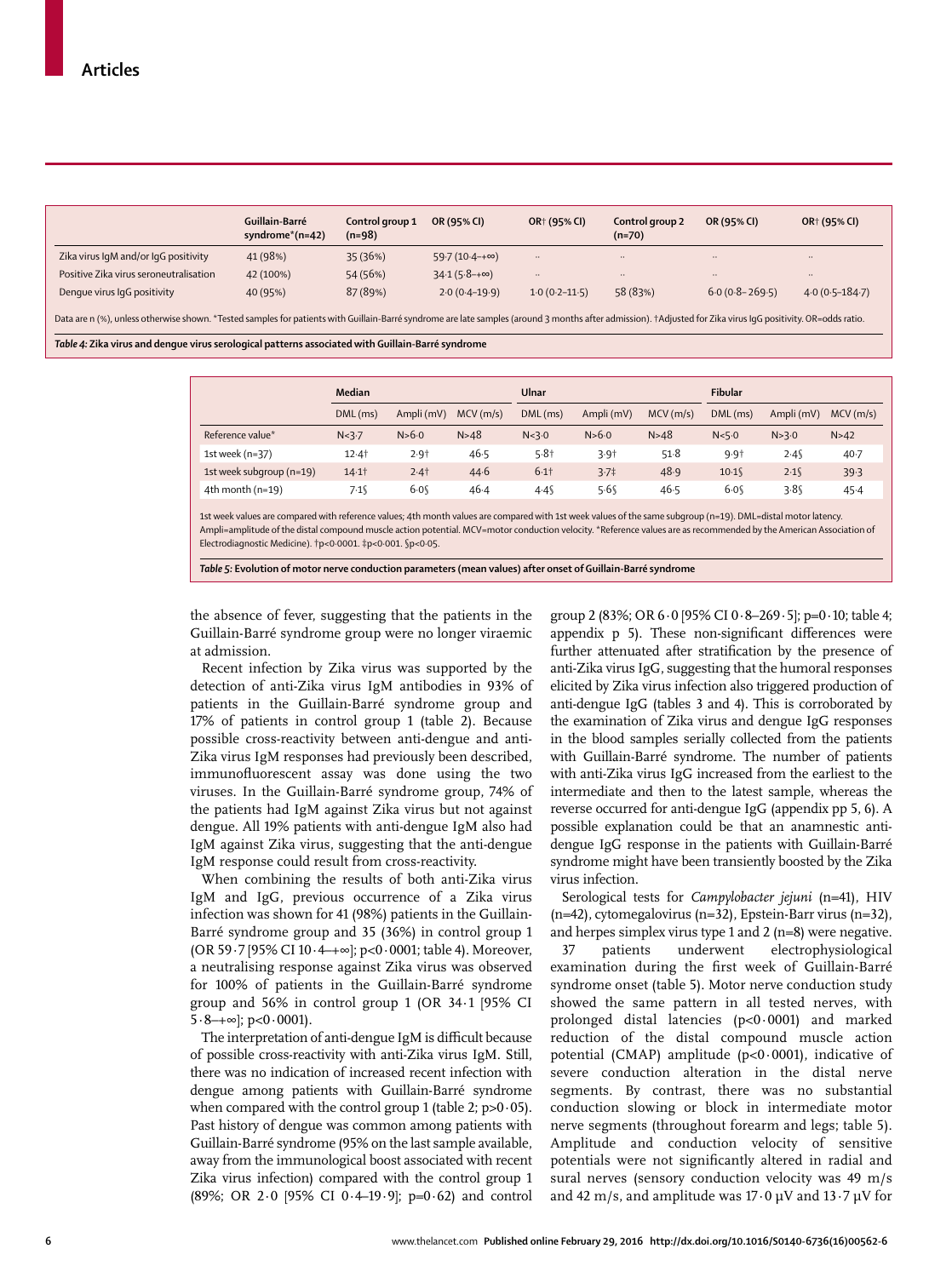|                   | Guillain-Barré<br>syndrome at onset<br>$(n=42)$ | Guillain-Barré<br>syndrome at<br>$3$ months (n= $31$ ) | Controls*<br>$(n=20)$ |
|-------------------|-------------------------------------------------|--------------------------------------------------------|-----------------------|
| GM1               | $\Omega$                                        | 8(26%)                                                 | $\Omega$              |
| GA <sub>1</sub>   | 8 (19%)                                         | 10 (32%)                                               | $\Omega$              |
| GM <sub>2</sub>   | 2(5%)                                           | 1(3%)                                                  | $\Omega$              |
| GD <sub>1a</sub>  | 5(12%)                                          | 9(29%)                                                 | $\Omega$              |
| GD <sub>1</sub> b | 3(7%)                                           | 9(29%)                                                 | $\Omega$              |
| GQ1b              | $\Omega$                                        | $\Omega$                                               | $\Omega$              |
| Any               | 13 (31%)                                        | 15 (48%)                                               | $\Omega$              |
|                   | Data are n (%). *Blood donors.                  |                                                        |                       |

*Table 6:* **Positive (>50%) reactivity to glycolipids in sera of patients with Guillain-Barré syndrome (n=42) and controls (n=20) in French Polynesia 2013–14**

radial and sural nerves, respectively;  $p > 0.05$  for comparison with reference values).

A second nerve conduction study was done 4 months later including 19 Guillain-Barré syndrome patients for whom a baseline assessment was available (there was no difference in baseline values of the 19 patients with follow-up compared with the 18 without follow-up). By comparison to the first study, results showed a clear improvement of the distal conduction abnormalities  $(p<0.05)$  with reduction of the prolonged distal latencies and near normalisation of CMAP amplitudes (table 5; appendix  $p \ge 8$ ). Together, these findings are suggestive of an acute motor axonal neuropathy (AMAN).

By ELISA, at admission, sera from 13 (31%) patients with Guillain-Barré syndrome showed a positive reactivity (>50% binding) against different glycolipids (table 6; appendix p 7). Ten (24%) patients had an equivocal percentage of binding (30–50%). Among these 23 patients, 17 had a reactivity directed toward glycolipid GA1 (eight positive, nine equivocal) and it was either isolated or shared with other glycolipids (appendix p 7). At 3 months, the proportion of reactive sera had slightly increased (48%). Controls were negative (n=20). These results were heterogeneous and low intensity for 50% of them.

Western blot was used to test the reactivity against Zika virus proteins in the serum from six patients with Guillain-Barré syndrome, four with high reactivity against GA1 (patients 6, 11, 20, and 29 as shown in the appendix [p 7]), and two patients with no reactivity against GA1 (patients 13 and 27 as shown in the appendix [p 7]). All sera showed intense reactivity with viral proteins regardless of their reactivity towards GA1 (appendix p 9).

The reactivity of serum number 20 towards Zika virus proteins was not inhibited even at the highest GA1 amount (600 μg; appendix p 9). We further tested serum number 6 and did not observe any competition with a GA1 amount of 300 μg (data not shown).

Combinatorial microarrays were used to screen glycolipid complexes as antigens. Most serum samples tested were negative or had low level binding to some single or heteromeric glycolipid complex. Notably, antibodies against GA1–sulphatide complex were frequently observed (19/41; 46%) in patient sera, with intermediate binding intensities, above the threshold of positivity ( $p=0.001$ ). Additionally, a substantial number of patient sera had antibodies raised against GA1 in complex with cholesterol or phosphatidylserine or both, although most were of low binding intensity (appendix p 10).

# **Discussion**

This is the first study to assess the role of Zika virus infection in a large number of patients with Guillain-Barré syndrome diagnosed during a Zika virus outbreak. The serological investigations done on the blood samples from the 42 patients who developed a Guillain-Barré syndrome during the Zika virus outbreak in French Polynesia confirm that all patients had experienced Zika virus infection. Moreover, the presence of IgM (93%) and the information that most patients (88%) reported a transient viral syndrome compatible with Zika virus disease in a median of 6 days before the onset of neurological symptoms, suggested a recent Zika virus infection. Patients with Guillain-Barré syndrome were no longer viraemic for Zika virus at the time of admission, consistent with previous data showing that Zika virus viraemia rarely exceeds 5 days after disease onset.25 However, detection of virus in the urine by RT-PCR could be a valuable alternative.<sup>26</sup> Because dengue serotypes 1 and 3 were co-circulating at the time of the Zika virus epidemic,18 we investigated whether dengue infection could have contributed to the occurrence of Guillain-Barré syndrome. Analysis of dengue serology (immunofluorescent assay, microsphere immunoassay, and seroneutralisation) did not support recent dengue infection. Most patients (95%) with Guillain-Barré syndrome had pre-existing dengue immunity, but this did not differ significantly from the control groups.

Guillain-Barré syndrome is an acute, immunemediated polyradiculoneuropathy typically occurring after minor viral and bacterial infections. Motor function is usually affected, beginning distally and progressing proximally over up to a 4-week period.<sup>27</sup> Patients have generalised weakness, areflexia, and a varying degree of sensory disturbances and involvement of cranial nerves.<sup>28</sup> The risk of Guillain-Barré syndrome increases with age and men are more commonly affected than women.<sup>29</sup> The pathophysiology is incompletely understood, but is known to mostly occur 2–8 weeks after an infection. Guillain-Barré syndrome is the leading cause of non-traumatic paralysis, with a global incidence of 1–4 per 100 000 persons-years. The range of infections reported to have preceded Guillain-Barré syndrome include upper respiratory infections, notably influenza and pseudo-influenza, digestive tract infections, notably *Campylobacter jejuni,* as well as cytomegalovirus and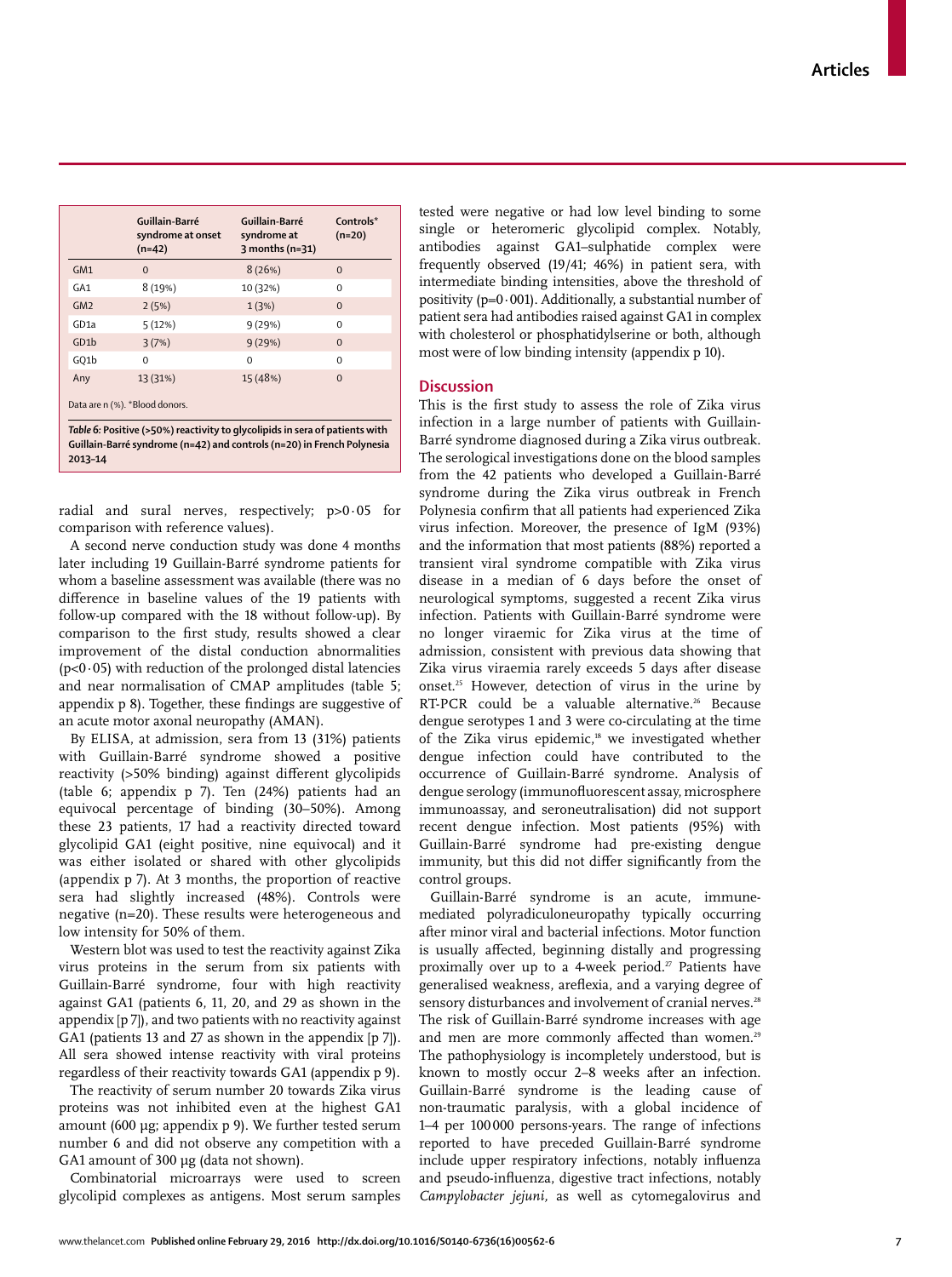Epstein-Barr virus infections.30–32 The incidence of Guillain-Barré syndrome cases during the French Polynesian outbreak was estimated to be 0·24 per 1000 Zika virus infections, at the lower range of the 0·25 to 0.65 per 1000 observed following *C* jejuni infections.<sup>33</sup> It is unlikely that Guillain-Barré syndrome cases were missed during the study period, because routine procedures for systematic confirmation of diagnosis of Guillain-Barré syndrome pre-existed the Zika virus epidemic, and all cases were systematically referred to the CHPF for diagnosis confirmation. Although it is unknown whether attack rates of Zika virus epidemics will be as high in affected regions in Latin America than in the Pacific Islands (73% in Micronesia $^{\circ}$  and 66% in French Polynesia24), high numbers of cases of Guillain-Barré syndrome might be expected in the coming months as the result of this association. The results of our study support that Zika virus should be added to the list of infectious pathogens susceptible to cause Guillain-Barré syndrome.

Patients with Guillain-Barré syndrome in our study had electrophysiological findings compatible with the AMAN type. Electromyography assessments done during the first week of the disease showed substantial distal motor nerve conduction alterations, which explain the neuromuscular weakness. Prolonged distal latencies and reduced distal CMAP at admission could have been interpreted as demyelinating conduction slowing and block, leading to the classification of the Guillain-Barré syndrome pattern as acute inflammatory demyelinating neuropathy (AIDP) with possible axonal degeneration. However, the disappearance of the distal motor conduction alterations during the follow-up in a subset of patients, without development of abnormal temporal dispersion or conduction slowing in intermediate nerve segments, was consistent with "reversible conduction failure" already described in AMAN.<sup>34,35</sup> In patients with Guillain-Barré syndrome, such nodal or paranodal dysfunctions would be rather strictly localised in distal motor nerve endings.<sup>36</sup> The clinical outcome of these patients with Zika virus and Guillain-Barré syndrome was generally favourable, despite a rapid onset and short plateau phase, as has been seen in other patient groups with the AMAN type of Guillain-Barré syndrome.<sup>37</sup> 3 months after discharge, 24 (57%) patients were able to walk without assistance.

Among the molecular mechanisms contributing to the pathogenesis of Guillain-Barré syndrome, a broad range of anti-glycolipid IgG antibodies, notably directed to gangliosides, has been previously described, particularly in axonal variants of the disease.<sup>38,39</sup> Results in this study, using both ELISA and combinatorial microarray techniques, found less than 50% of sera at admission with a significant autoimmune response against glycolipids, including gangliosides or glycolipid complexes (appendix p 10). This low detection rate for the AMAN clinical subtype could be a reflection of the unique nature of the preceding infection and study population, by contrast with more typical post *Campylobacter* Guillain-Barré syndrome AMAN clinical cohorts. These findings suggest that there might be autoantibodies in this post-Zika virus Guillain-Barré syndrome cohort that cannot be fully identified by current methods. Moreover, complementary analysis of sera with reactivity against GA1 did not show any competition between GA1 and Zika virus proteins, thus suggesting the absence of antigenic mimicry between Zika virus antigens and GA1 in these patients with Guillain-Barré syndrome and casting doubt on the relevance of the anti-GA1 antibodies to neuropathy pathogenesis. The disease might not be anti-glycolipid antibody mediated, but rather be mediated by other autoantibody specificities or unknown neurotoxic factors. Alternatively, viral neurotoxicity might contribute a more direct but as yet unexplained role.

Because almost all of the patients with Guillain-Barré syndrome were of Polynesian origin and because distribution of HLA alleles has been previously described as being involved in certain forms of Guillain-Barré syndrome,<sup>40</sup> a possible role of ethnicity in triggering Guillain-Barré syndrome was hypothesised. However, the high incidence of Guillain-Barré syndrome recently reported in Brazil, El Salvador, and Colombia during local Zika virus outbreaks $11,41$  suggests that, whenever involved, such host factors might not be specific to the ethnic groups living in French Polynesia.

In conclusion, this is the first study to document a large series of patients who developed a Guillain-Barré syndrome following Zika virus infection, a virus that previously used to be considered as causing only mild disease. Most (88%) of the patients with Guillain-Barré syndrome reported symptomatic Zika virus infection that preceded the occurrence of neurological symptoms by a median of 6 days. All patients with Guillain-Barré syndrome were of the AMAN type, characterised by distal motor nerve involvement, the absence of typical patterns and levels of anti-glycolipid antibodies, and faster recovery than usually observed in typical Guillain-Barré syndrome. Because Zika virus is spreading rapidly across the Americas, at risk countries need to be prepared to have adequate intensive care beds capacity to manage patients with Guillain-Barré syndrome.

### **Contributors**

V-MC-L, AB, VC, H-PM, DM, AF, JN, and FG conceived and designed the study. V-MC-L, SL, CR, JV, AT, J-CM, and PD developed, performed, and interpreted the virological analyses. VC, HJW, SKH, LM, and JN developed, performed, and interpreted the immunological analyses. SM, LB, PL, and FG provided care to the patients and designed the clinical report forms. A-LV, CD, AB, and H-PM designed the case report forms and collected the epidemiological data. FG and EF performed the electrophysiological assessments. AB, TD, H-PM, and AF performed the statistical analyses. V-MC-L, AB, VC, HJW, EF, AF, and JN wrote the first version of the report. All authors critically reviewed and approved the final version of the report.

#### **Declaration of interests**

We declare no competing interests.